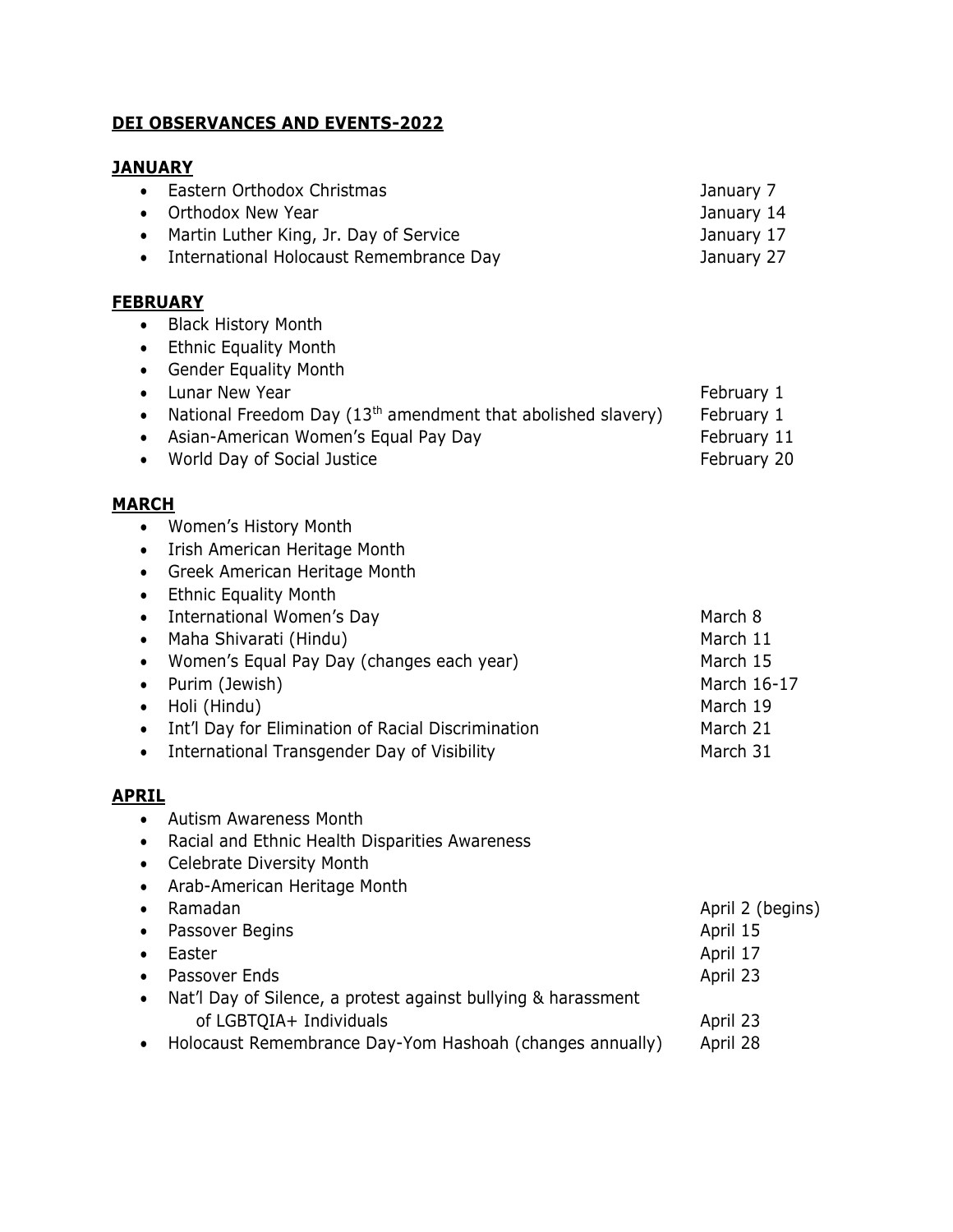#### **MAY**

- Mental Health Month
- Asian-Pacific American Heritage Month
- Haitian Heritage Month
- Indian Heritage Month
- Jewish-American Heritage Month
- National Asian American & South Pacific Islander Heritage Month
- South Asian American Heritage Month
- Ramaden Ends May 2 • Eid al-Fitr (Muslin) May 3 • Cinco de Mayo **May 5**
- Int'l. Day Against Homophobia, Transphobia and Biphobia May 17 • World Day for Cultural Diversity for Dialogue & Development May 21

#### **JUNE**

- Immigrant Heritage Month
- LBGTQ Pride Month (LGBTQIAA+)
- Black Music Month
- National Caribbean American Heritage Month
- Race Unity Day **June 8**  Juneteenth June 19 • National Indigenous People's Day **June 21**  Pride Day (LGBTQIAA+) June 24 • Pride Day **June 28**
- 

### **JULY**

• French-American Heritage Month Eid al-Adha (Muslim) July 9 • Nat'l. Disability Independence Day **July 26** • ADA Day, celebrating Americans with Disabilities July 26 • Hijri New Year (Muslim) **July 30** 

#### **AUGUST**

| <b>National Civility Month</b><br>$\bullet$                          |                |
|----------------------------------------------------------------------|----------------|
| Black Women's Equal Pay Day<br>$\bullet$                             | August 3       |
| Int'l. Day of the World's Indigenous People<br>$\bullet$             | August 9       |
| India Independence Day<br>$\bullet$                                  | August 15      |
| World Humanitarian Day<br>$\bullet$                                  | August 19      |
| Women's Equality Day, celebrating women's right to vote<br>$\bullet$ | August 26      |
| <b>SEPTEMBER</b>                                                     |                |
| National Hispanic Heritage Month<br>$\bullet$                        | Sept 15-Oct 15 |
| Hunger Action Month<br>$\bullet$                                     |                |
| <b>Welcoming Week</b><br>$\bullet$                                   | September 9-18 |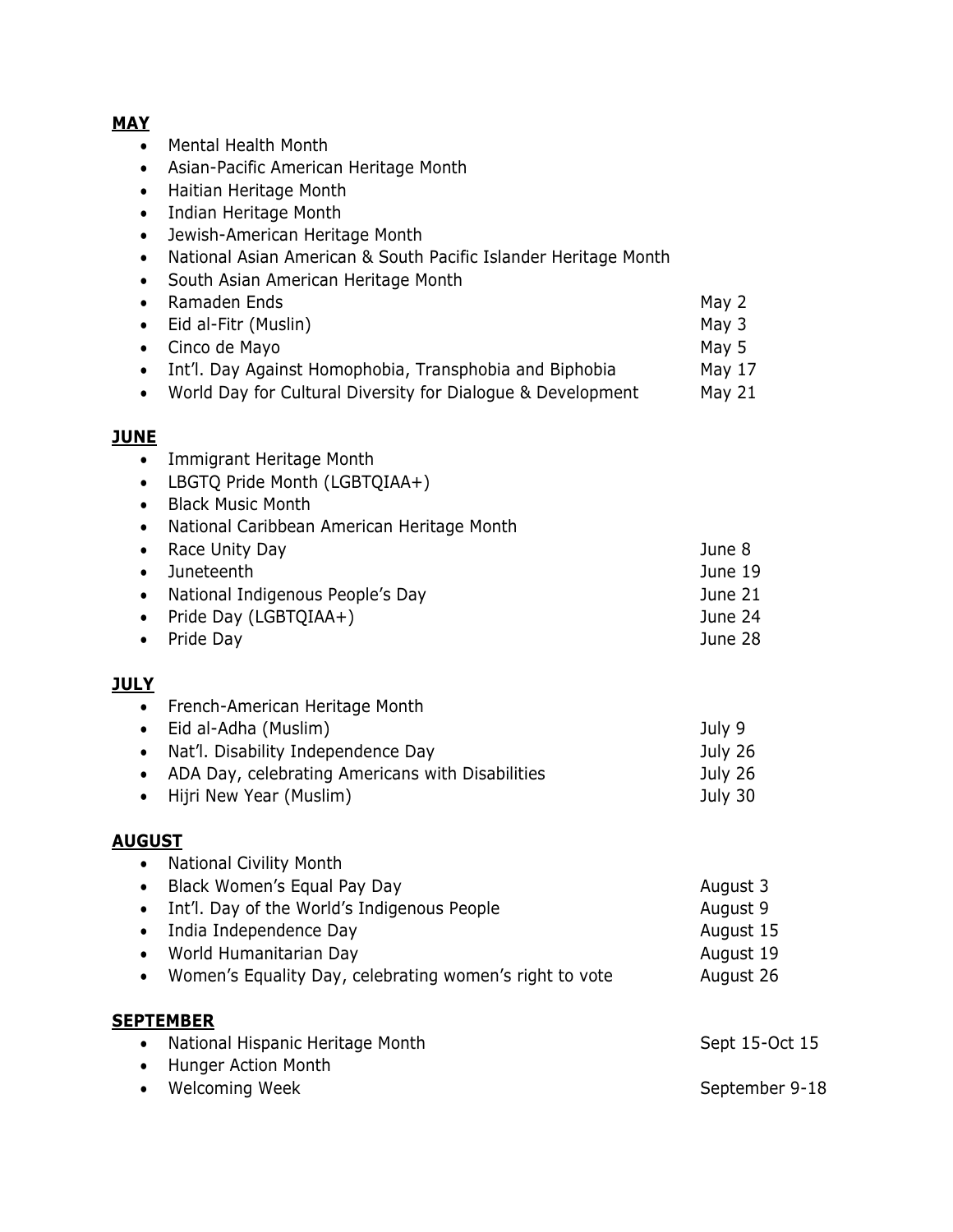| Patriot Day<br>٠<br>Mexican Independence Day<br>$\bullet$<br>Int'l Day of Peace<br>$\bullet$<br>National Native American Day<br>$\bullet$<br>Rosh Hashanah begins (Jewish)<br>$\bullet$<br>Navrati begins (Hindu)<br>$\bullet$                                                                                                                                                                                                                                                                                                                                                                                                   | September 11<br>September 16<br>September 21<br>September 23<br>September 25<br>September 26                                      |
|----------------------------------------------------------------------------------------------------------------------------------------------------------------------------------------------------------------------------------------------------------------------------------------------------------------------------------------------------------------------------------------------------------------------------------------------------------------------------------------------------------------------------------------------------------------------------------------------------------------------------------|-----------------------------------------------------------------------------------------------------------------------------------|
| <u>OCTOBER</u><br>German-American Heritage Month<br>$\bullet$<br>Polish-American Heritage Month<br>٠<br>Italian-American Heritage Month<br>$\bullet$<br>National Disability Employment Awareness Month<br>$\bullet$<br>Global Diversity Awareness Month<br>$\bullet$<br>Filipino-American Heritage Month<br>$\bullet$<br><b>LGBTQ History Month</b><br>$\bullet$<br>Yom Kippur begins (Jewish)<br>$\bullet$<br>Sukkot begins (Jewish)<br>$\bullet$                                                                                                                                                                               | October 4<br>October 9                                                                                                            |
| National Coming Out Day (LGBTQIAA+)<br>$\bullet$<br>National Indigenous People's Day<br>$\bullet$<br>Spirit Day (LGBTQIAA+ anti-bullying)<br>$\bullet$<br>Diwali (Hindu)<br>$\bullet$                                                                                                                                                                                                                                                                                                                                                                                                                                            | October 11<br>October 11<br>October 17<br>October 24                                                                              |
| <b>NOVEMBER</b><br>Indigenous People's Month<br>$\bullet$<br>Veteran's and Military Families Month<br>$\bullet$<br>Nat'l. Native American, American Indian & Alaskan Native Heritage Month<br>٠<br>Diwali, the Hindu Festival of Lights<br>$\bullet$<br>World Freedom Day<br>$\bullet$<br>Veteran's Day<br>$\bullet$<br>Nat'l Day of Service for Military Family & Veterans<br>$\bullet$<br>World Kindness Day<br>$\bullet$<br>National Day for Tolerance<br>$\bullet$<br>Transgender Day of Remembrance<br>$\bullet$<br>Thanksgiving<br>$\bullet$<br>Native American Heritage Day, observed day after Thanksgiving<br>$\bullet$ | November 4<br>November 9<br>November 11<br>November 11<br>November 13<br>November 16<br>November 20<br>November 24<br>November 26 |
| <u>DECEMBER</u><br>Universal Human Rights Month<br>$\bullet$<br><b>HIV/AIDS Awareness Month</b><br>$\bullet$<br>Universal Human Rights Month<br>$\bullet$<br>Int'l. Day for People with Disabilities<br>$\bullet$<br>Int'l Human Rights Day<br>$\bullet$<br>Hanukkah begins (Jewish)<br>$\bullet$<br>Yule Winter Solstice (Pagan)<br>$\bullet$                                                                                                                                                                                                                                                                                   | December 3<br>December 10<br>December 18<br>December 21                                                                           |